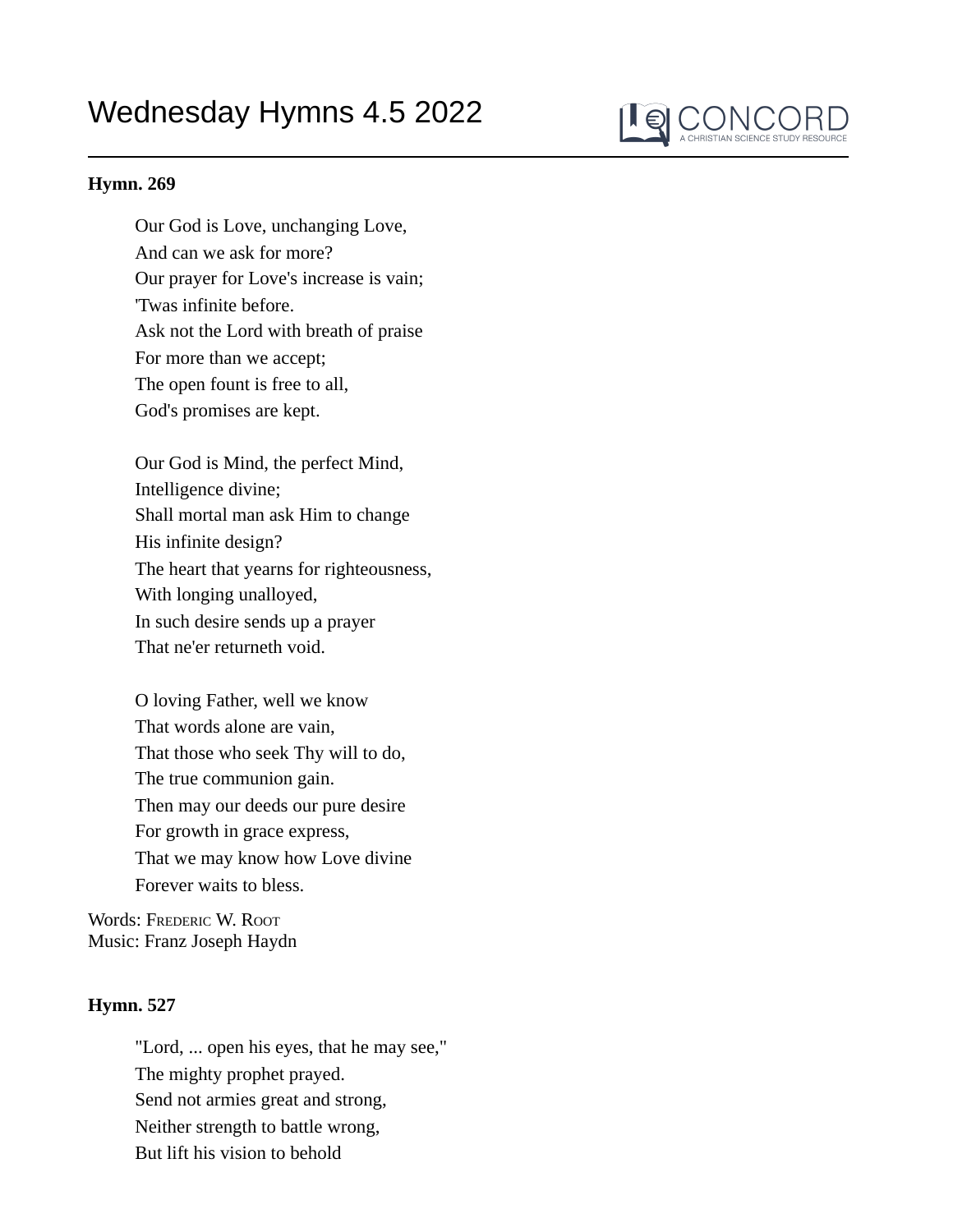Your truth already here, The legions of omnipotence, The hosts of Your deliverance. Awake, O man, and know Love's all-embracing sphere.

Lord, open my eyes that I may see Your presence everywhere, My dwelling circled by Your might, My mountaintop aflame with light, The shining sentinels of Your love Triumphant in this hour. For You with me are greater far Than all the seeming evils are. Be still, O heart, and trust God's omnipresent power.

Words: ELIZABETH GLASS BARLOW, ALT. Music: Désirée Goyette

## **Hymn. 374**

We thank Thee and we bless Thee, O Father of us all, That e'en before we ask Thee Thou hear'st Thy children's call. We praise Thee for Thy goodness And tender, constant care, We thank Thee, Father-Mother, That Thou hast heard our prayer.

We thank Thee and we bless Thee, O Lord of all above, That now Thy children know Thee As everlasting Love. And Love is not the author Of discord, pain and fear; O Love divine, we thank Thee That good alone is here.

We thank Thee, Father-Mother, For blessings, light and grace Which bid mankind to waken